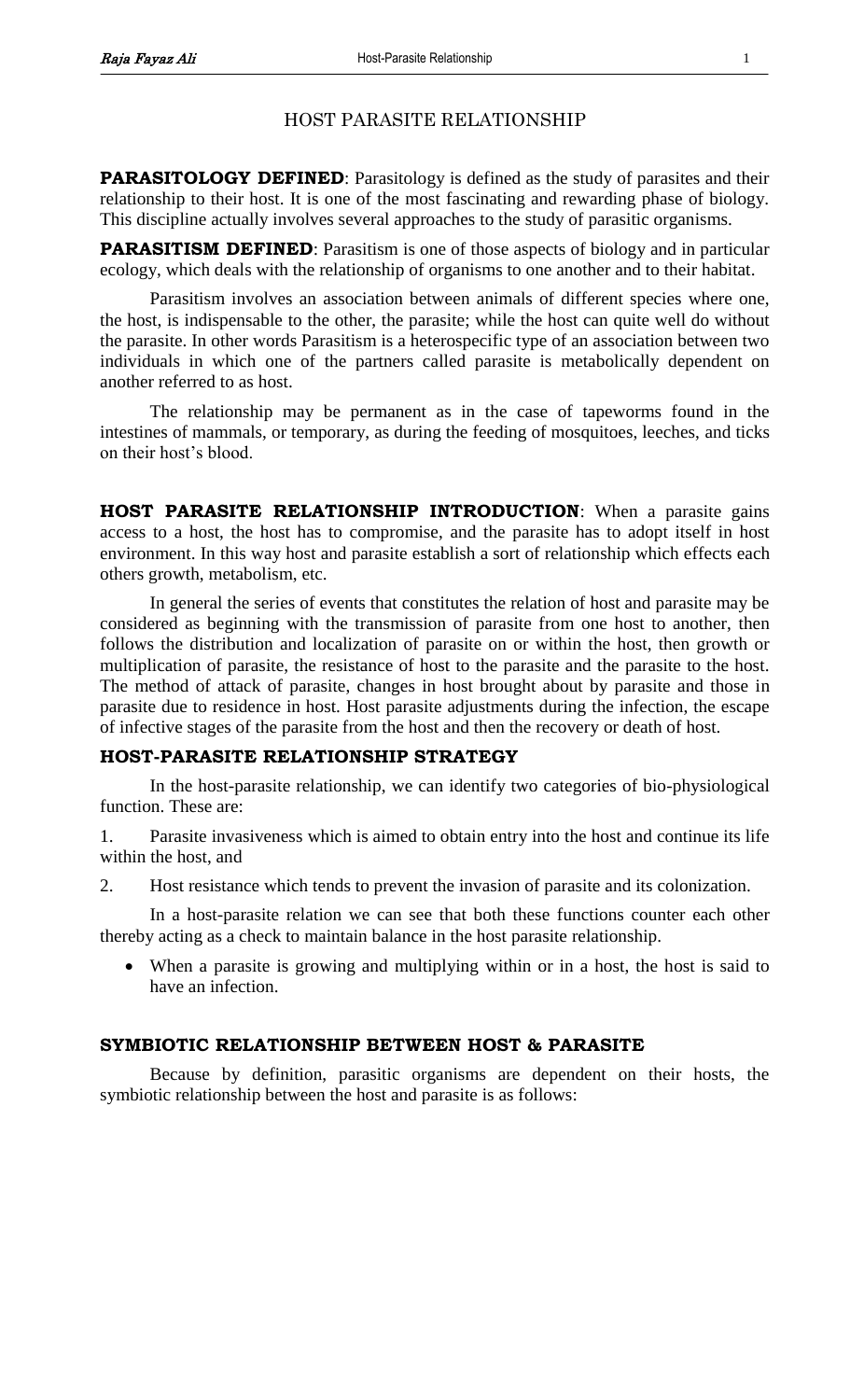

**HOST PARASITE RELATIONSHIP DEFINED**: From the definition of parasitism it is clear that it involves 2 partners, a parasite and a host and also that parasitism effects both the partners. Host Parasite relationship is defined as the influence of each partner by the activities of the other. In general the host-parasite relationship can be studied under two heads:

**A. EFFECTS ON THE PARASITE**

# **B. EFFECTS ON THE HOST**

**A. EFFECTS ON THE PARASITE**: Effects of parasite on the host are more obvious than those which operate in the reverse direction, but the later are nonetheless important. The general constitution of the host may profoundly influence the host-parasite relationship. The parasite besides undergoing several modifications called parasitic adaptations to survive in the hostile atmosphere in the host has several specific effects on it as:

- **A.1. EFFECT OF NUTRITION**
- **A.2. EFFECT OF HORMONES**
- **A.3. EFFECT OF AGE**
- **A.4. EFFECT OF IMMUNITY**
- **A.5. EFFECT OF HOST SPECIFICITY**
- **A.6. EFECT OF PARASITIC DENSITY**
- **A.7. EFFECT OF HOST SEX**

**A.1. EFFECT OF NUTRITION**: The kind of nutritive material ingested by parasites effects their development. A diet consisting largely of milk has an adverse effect on intestinal helminths or protozoan fauna, because it lacks p-aminobenzoic acid which is necessary for the parasite growth. A high protein diet has been found to be unfavourable for the development of many intestinal Protozoa. On the other hand, a diet low in protein favours the appearance of symptoms of amoebiasis.

It has also been shown that carbohydrate rich diet favours the development of certain tapeworms. In fact the presence of carbohydrate in the diet is known to be essential for some of the worms.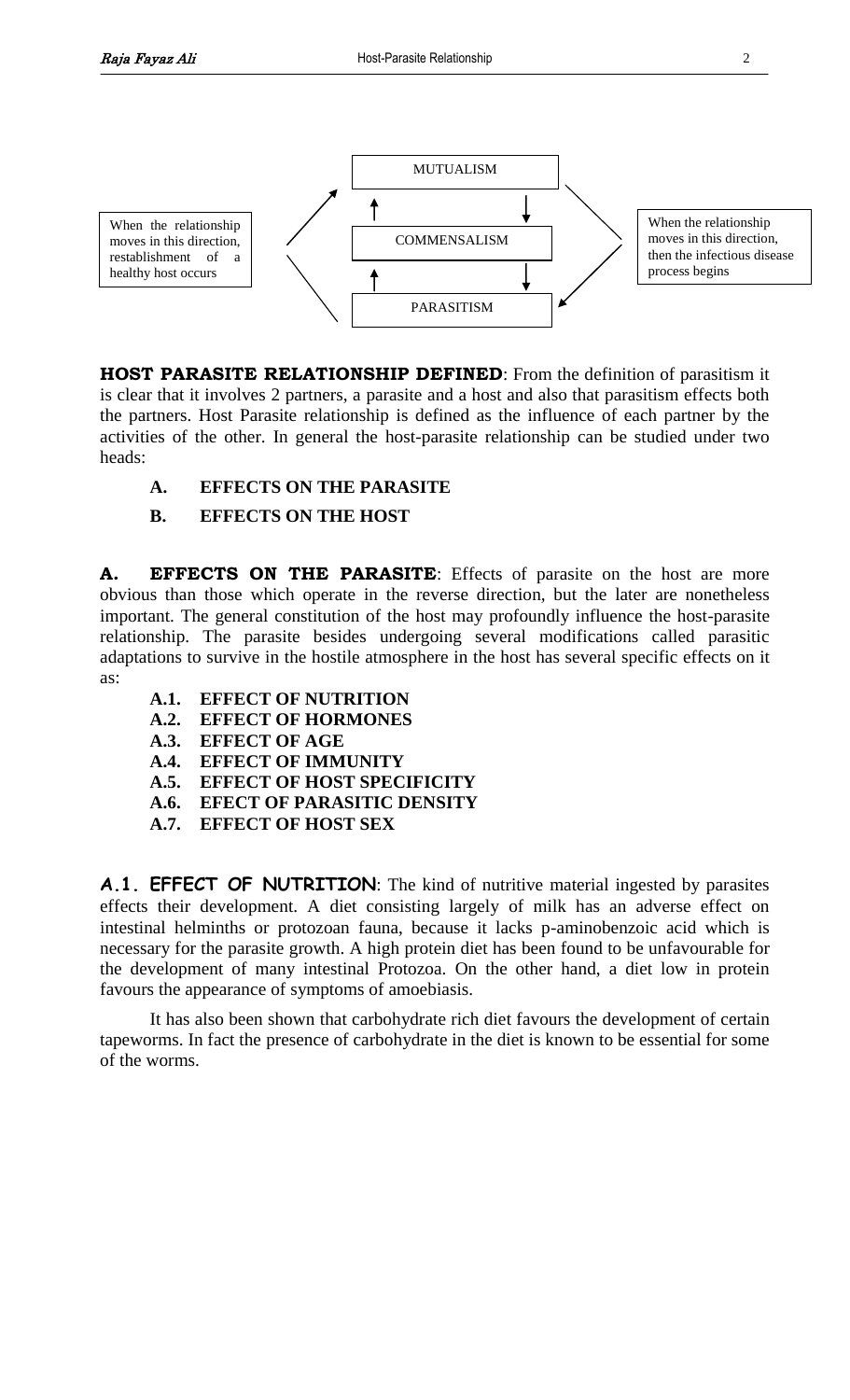The nutritional status is of an increased importance both in determining whether or not a particular infection will be accompanied by symptoms and in influencing their severity if present.

Nutritional disturbances may also influence resistance through its effects upon the immune mechanisms of the host.

**A.2. EFFECT OF HORMONES**: Hosts hormones have direct effect on the growth and in many cases sexual maturity of parasites *e.g*., *Ascaridia galli* attains greater lengths in hyperthyroid chickens whereas *Heterakis gallinae* attains greater length in hypothyroid host, the two worms apparently respond differently to the hormone thyroxin.

The dog nematode *Toxocara canis* develops into adult only in the female dogs *i.e*., bitches, during their pregnancy as hosts sex hormones are necessary for its maturity and growth.

**A.3. EFFECT OF HOST AGE**: (Table at end) Human schistosomes usually infect young persons, and adults over thirty generally do not become infected on exposure. Age resistance does not appear to depend on immune reactions but rather to changes in the host tissues that render them as unsuitable environment for the parasite.

**A.4. EFFECT OF IMMUNITY**: The host produces one or more substances known as antibodies that are chemically antagonistic to the parasite or its products. These antibodies may stunt the growth of the parasite or kill it or prevent its attachment to the host tissues or they may precipitate or neutralize parasitic products.

Primary infection with *Leishmania* seems to confer a degree of immunity to reinfection while many protozoal and helminthic infections confer no long lasting immunity to reinfection. They do seem to stimulate resistance during the time that the parasites are still in the body. This resistance to hyperinfection is known as premonition.

**A.5. EFFECT OF HOST SPECIFICITY**: The host specificity varies greatly among helminths. Even closely related helminths may exhibit great differences in host requirements. It is usually supposed that a helminth requires a very specific environment complex for its development and this is found only in proper hosts.

**A.6. EFFECT OF PARASITE DENSITY**: When a number of helminths of one species is present in one host, the worms are usually stunted and of low reproductive capacity. This stunting effect seems to result not from insufficient food supply but from some action of the parasites on each other.

**A.7. EFFECT OF HOST SEX**: An influence of host sex is evidenced in the development of some helminths *e.g*., *Cysticercus fasciolaris* is more frequent in male than in female rats, as a consequence of the action of sex hormones; gonadectomy lowers the resistance of females and increases that of males to infection, and injection of female hormones into males also increases the resistance of the latter, whereas injection of females with male hormones lowers their resistance to the Cysticercus.

Also *Toxocara canis* develops only in pregnant bitch and not in males and others.

**B. EFFECTS ON THE HOST**: Sometimes the parasites bring about some changes within their hosts that may be interpreted as affecting the host's welfare. It is necessary to give some consideration to types and degrees of changes caused by the parasitic animals.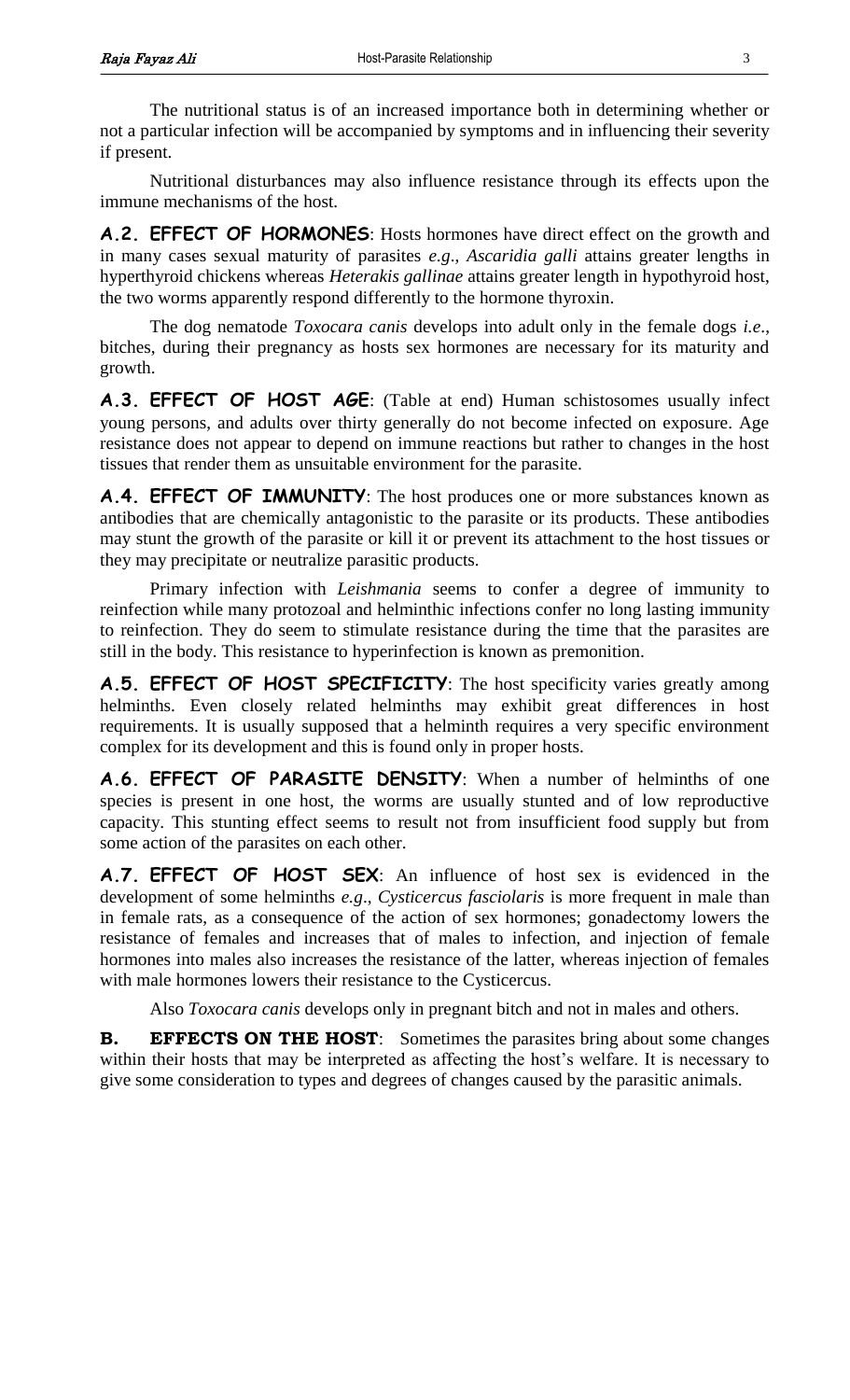In classifying the various types of effects, one should remember that in a number of cases multiple effects may be present and it is often not possible to state that a given parasite causes only one specific type of effect. Furthermore, the types of effects often merge into each other so that sharp lines of demarcation between types cannot always be recognised.

With our advanced knowledge of host-parasite relations it is increasingly apparent that in many instances it is extremely difficult if not impossible to distinguish between a true parasite and a commensal, because the effect of parasite in some cases may be so minute that it can hardly be considered injurious. However, some classical types of parasite inflicted effects on the host can be sighted:

- **B.1. UTILIZATION OF HOST'S FOOD**
- **B.2. UTILIZATION OF HOST'S NON-NUTRITIONAL MATERIALS.**
- **B.3. DAMAGE TO HOST TISSUE.**
- **B.4. ABNORMAL GROWTH.**
- **B.5. EFFECT OF TOXINS, SECRETIONS, EXCRETION, POISONS ETC.**
- **B.6. MECHANICAL INTERFERENCE.**
- **B.7. BIOLOGICAL EFFECTS IN THE HOST.**
- **B.8. HOST-TISSUE REACTION.**
- **B.9. IMMUNITY TO THE PARASITE.**
- **B.10. WEIGHT AND SIZE GAIN.**

**B.1. UTILIZATION OF HOST'S FOOD:** Utilization of host's food to a detrimental point by a parasite is probably the first kind of damage that comes one's mind. Although in the past some biologists had doubts as the impact of parasites in this regard, since the amount of food microscopic parasites can utilize seems to be negligible. But recent physiological studies of nutritional requirements especially endoparasites have indicated that they robe the host of a good amount of nutrition resulting in serious consequences. *Diphyllobothrium* latum (*Dibothriocephalus latus*) in man has been known to cause an anemia similar to pernicious anemia, because of the affinity this tapeworm has for Vitamin  $B_{12}$ . This tapeworm can absorb 10-50 times as much vit. B12 as other tapeworms. Since B12 plays an important role in blood formation, its uptake by *D. latus* causes anemia. Studies of cestode nutritional requirements show that tapeworms not only simple sugars but also nitrogen containing amino acids from the host.

**B.2. UTILIZATION OF HOST'S NON-NUTRITIONAL MATERIALS**: In some cases parasites also feed on host's substances other than nutrients. The endo- and ectoparasites that feed on the hosts' blood are examples. The exact amount of blood utilized by these parasites is difficult to measure during the survival in the host. Approximately e.g., due to blood feeding parasitic hookworms, the haemoglobin may drop 30% below normal.

It is obvious that the blood lost through parasitic infections can become an appreciable amount over a period of time. Lepage (1958) estimated that 500 hookworms can remove 250 cc of blood  $(1/24<sup>th</sup>$  of the total volume of blood) each day. This estimate may be too high, for others estimate that no more than 50 cc of blood is removed. Nevertheless, the loss of even 50 cc of blood per day constitutes a serious drainage of blood cells, haemoglobin and serum.

| Table showing Drood miake of certain prood-recumg parasites |             |                                         |                           |  |  |  |  |
|-------------------------------------------------------------|-------------|-----------------------------------------|---------------------------|--|--|--|--|
| <b>Parasite</b>                                             | <b>Host</b> | $of \sqrt{}$<br>No.<br><b>Parasites</b> | Amount of blood taken/day |  |  |  |  |
| 1. Larvae of <i>Ixodes recinus</i>                          | Sheep       | ,000                                    | $5 \text{ cc}$            |  |  |  |  |

Table showing Blood intake of certain blood-feeding parasites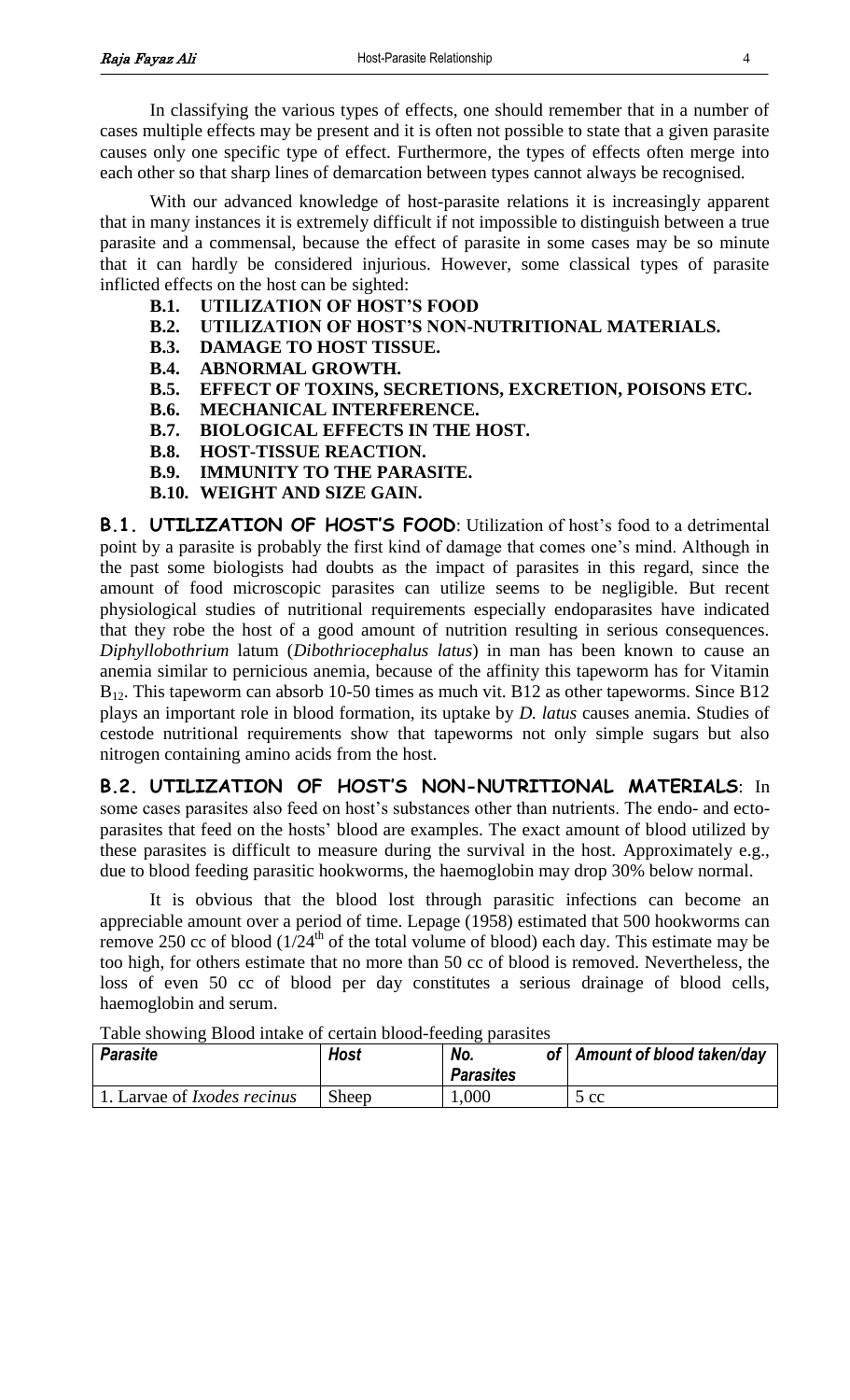| 2. Adult <i>Ixodes recinus</i> | Sheep | ,000 | <sub>c</sub> c   |
|--------------------------------|-------|------|------------------|
| 3. Ancylostoma duodenale       | Man   | 500  | $250 \text{ cc}$ |
| 4. Necator americanus          | Man   | 500  | $250 \text{ cc}$ |

**B.3. DESTRUCTION OF HOST TISSUE**: Not all parasites are capable of destroying the host's tissue, and even among those that do so; the gradation in the degree of damage is large. The parasites destroy the host's tissue in two ways:

(a) Some parasites destroy (injure) the host's tissue when they enter the host, and

(b) Others inflict tissue damage after they have successfully entered.

A combination of these two types of injury may occur.

The hookworms – *Necator americanus* & *Ancylostoma duodenale* exemplify the first instance, for the infective larva of the nematodes do extensive damage to cells and underlying connective tissue during penetration of the host's skin.

The cercariae of certain Schistosomes that cause "Swimmers Itch" while penetrating the host skin cause inflammation and damage to the surrounding host tissues. Although cercaria caused dermatitis is extremely irritating, fortunately as the result of host incompatibility these worms do not become established in the host's skin by schistosome cercariae not only involve slight tissue damage but more important is that it involves an allergic reaction.

Various armed helminths such as Acanthocephala, certain flukes and tapeworms, initially damage the cells lining the lumen of their host's intestine which they are holding. In most cases the damage is minute, but repeated irritation over long periods can result in appreciable damage. Furthermore microscopic lesions resulting from such irritation can become sites for secondary infections by bacteria.

Amoebic dysentery, caused by *Entamoeba histolytica*, actively ingest the epithelial cells lining host's large intestine, causing large ulcerations that are not only damaging in themselves but also serve as sites for secondary infections. The same amoeba is also known to cause large ulcers in the host's liver. Partial or total destruction of the hepatopancreatic cells of molluscan intermediate hosts harbouring larvae (redae and sporocyst) of digenetic Trematodes is also known. Cheng and James (1960) reported one such case in which the liver of the freshwater bivalve *Spliaerium striatinum* was completely destroyed through ingestion by the rediae of *Crepidostomum cernutum*, a fluke that as an adult is parasite in the intestine of various species of bass. In some cases the molluscan hosts were killed by the severe damage. In addition to direct ingestion, disruption of hepatopancreatic cells caused by the parasites movements and ectolysis caused by the parasites excreta, both contributed to the destruction.

During migration of larvae of the large nematode *Ascaris lumbricoides* within its host, these larvae pass through the lungs of the host, as a result of the migration of a large number of worms, damage sometimes is due to the lung tissue.

*Ancylostoma duodenale*, one of the hookworms is a good example of a parasite that causes both internal and external tissue damage. The external damage phase has been discussed. Once established within the host's intestine, this roundworm causes considerable damage to the gut wall. It may actually engulf small pieces of tissue, thus producing small lesions.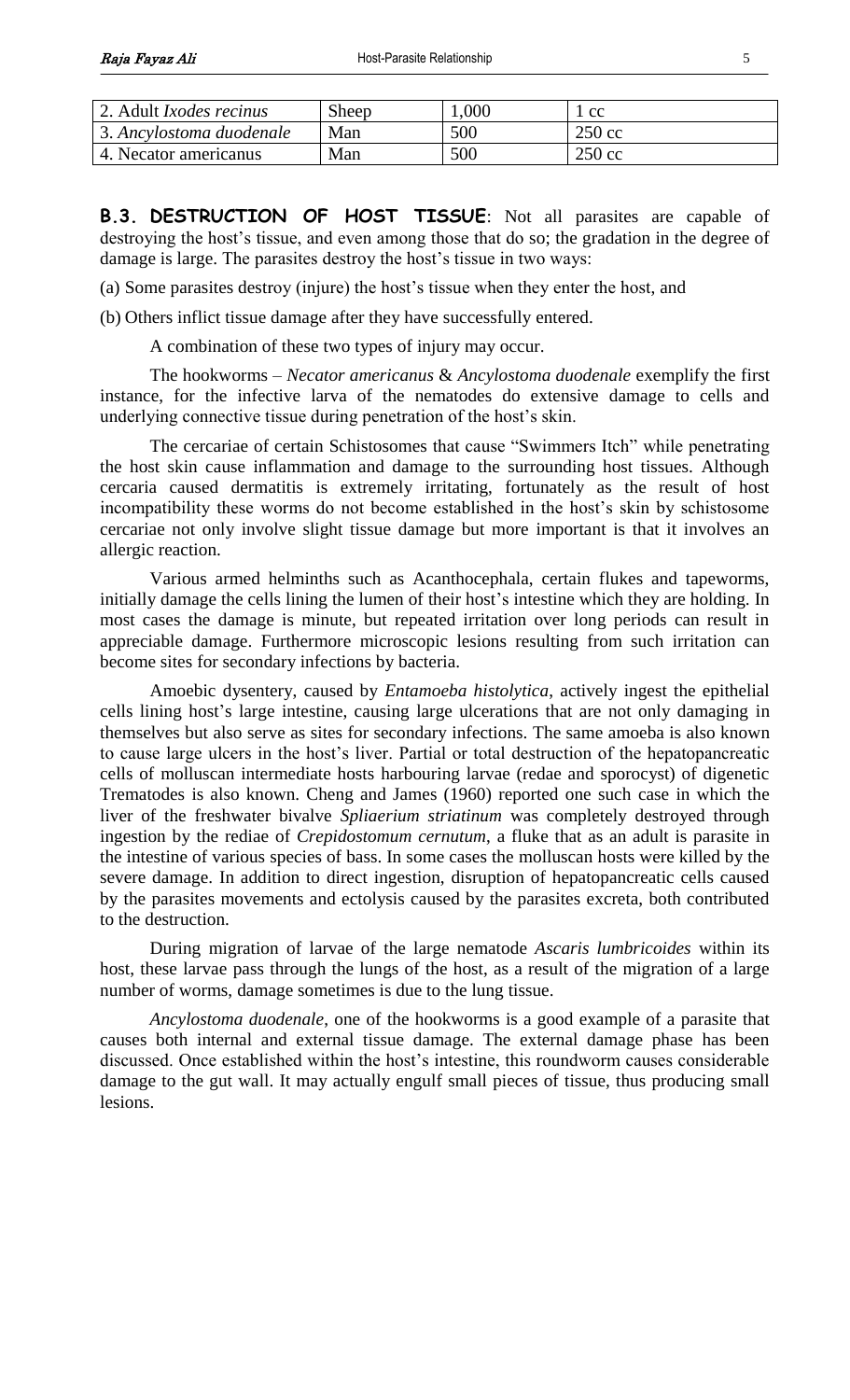Histopathological studies of parasite damaged tissues reveal that cell damage other than removal by ingestion or from mechanical disruption is of three major types:

1. Parenchymatous or albuminous degeneration occurs when the cells become swollen and packed albuminous or fatty granules, the nucleus, becomes indistinct, and the cytoplasm becomes pale. This type of damage is characteristic of liver, cardiac muscles and kidney cells.

2. Fatty degenerations, describes the conditions in which the cells become filled with an abnormal amount of fat deposits that give them a yellowish appearance. Hepatic cells display this type of degeneration which are in contact with the parasites.

3. Necrosis occurs when any type of cell degeneration persists. The cells finally die giving the tissue an opaque appearance. In the encystment of *Trichinella spiralis* in striated muscles, necrosis of the surrounding tissue is followed by calcification.

**B.4. ABNORMAL GROWTH**: One of the possible consequences of parasitism associated with cell and tissue parasites is a change in the growth pattern of the affected tissue. Some of these are serious changes, whereas others are structural and have no serious systemic importance to the whole organism. Such changes can be broadly divided into four main types:

**(a) Hyperplasia (Increase in the rate of cell division):** It is an accelerated rate of cell division resulting from an increased level of cell metabolism. This results to a greater total number of cells, but not necessarily an increase in their absolute size, *e.g*., the presence of trematode *Fasciola hepatica* in bile ducts is known to effect rapid division of the lining epithelial cells. The eggs of *Schistosoma haematobium* with their spiny projections are known to irritate the transitional epithelium of human urinary bladder causing hyperplasia. The presence of the protozoan *Eimeria steidae* is known to cause hyperplasia in the hepatic cells of rabbit.

**(b) Hypertrophy (Increase in cell size):** This condition is commonly associated with intracellular parasites *e.g.*, during the erythrocytic phase of *Plasmodium vivax*, the parasitized red blood cells are commonly enlarged.

**(c) Metaplasia (Transformation of one type of tissue into another):** Metaplasia describes the changing of one type of tissue into another without the intervention of embryonic tissue. When the lung fluke – *Paragonimus westermani* parasitizes man and carnivores, the normal cuboidal cells lining the bronchioles commonly undergo both hyperplasia and metaplasia and are transferred to stratified epithelium.

**(d) Neoplasia (Cancer or tumour formation):** It is the growth of cells in a tissue to form a new structure, for example, a tumour. The neoplastic tumour: (i) is not inflammatory, (ii) is not required for the repair of organs,  $\&$  (iii) does not conform to a normal growth pattern. Neoplasms may be benign or malignant.

Hyperplasia resulting from parasitic infections may result in neoplastic reactions *i.e*., the development of tumors from existing tissues, other known instances of neoplasm development include adenoma formation and papilloma which is caused by *Schsitosoma mansoni* eggs in the colon of man.

Bullock Chris (1920) demonstrated that cysticerca of *Taenia taeniaeformis* in the livers of rats, mice and other rodents can cause the formation of tumours, other known instances of neoplasm development include adenoma (gland cells surrounded by connective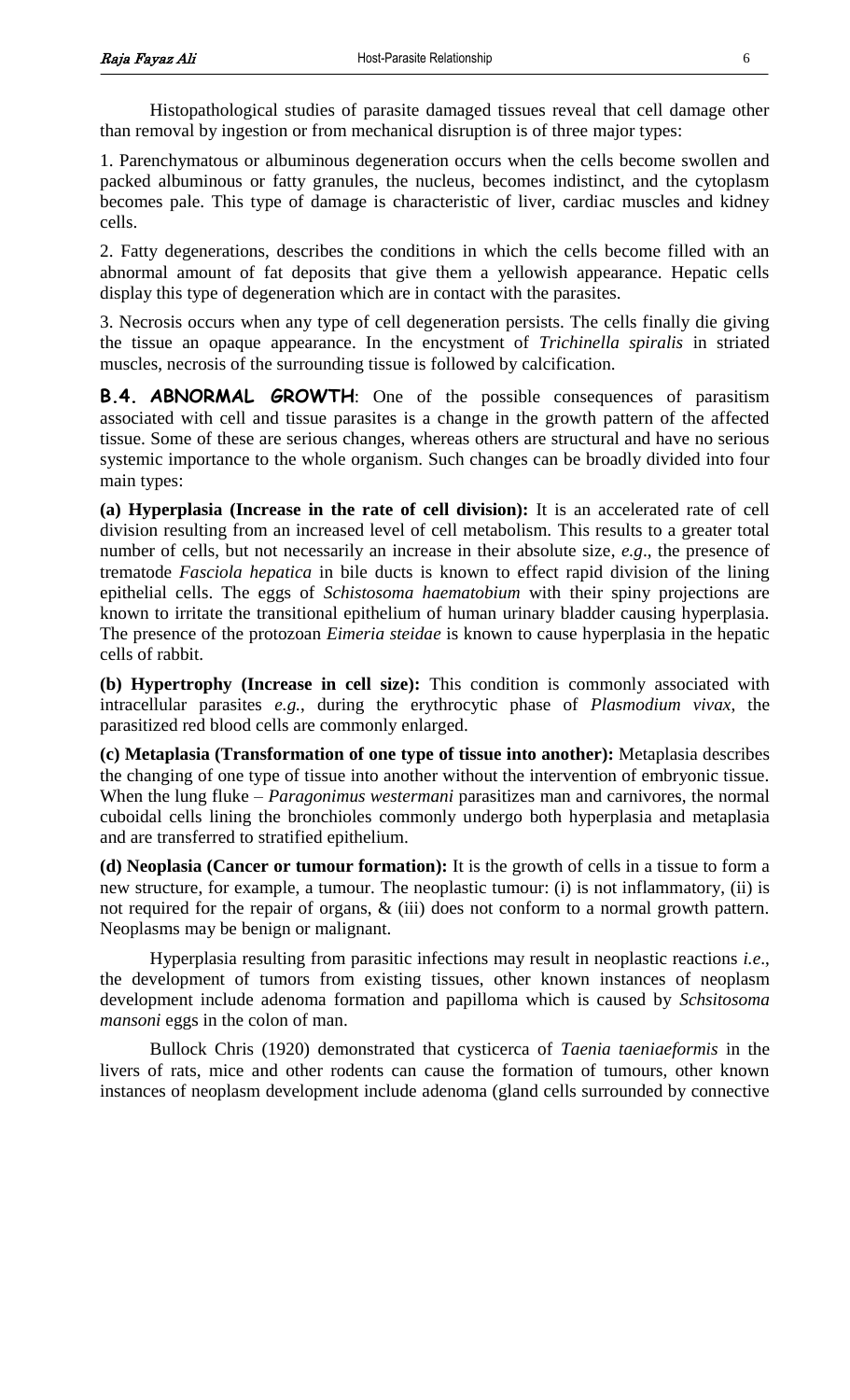tissue) formation from *Eimeria stiedae* infections in the epithelial lining of bile ducts of rabbits. Papilloma (a core of vascularized connective tissue surrounded by epithelial cells) formation as the result of the presence of *Schistosoma mansoni* eggs in the colon of man, and growths in the stomachs of cats and dogs resulting from infections with the roundworm *Gnathostoma spinigerum*. True cancerous neoplasm has been reported associated with helminth parasites. The liver fluke *Opisthorchis sinensis* has been suspected of initiating cancer in the liver of man, the lung fluke *Paragonimus westermai* has been suspected of contributing to cancer in the lungs of tigers.

**B.5. EFFECT OF TOXINS, SECRETIONS, EXCRETIONS, POISONS ETC**.: Specific toxins or poisons, egested, secreted or excreted by parasites have been sited in many cases as the cause of irritation and damage to hosts.

Example of irritating parasite that elicits an allergic reaction in the host is that of *Schistosoma* cercaria which causes cercarial dermatitis. The severe inflammatory reaction of the host tissue strongly suggests that the fluke secretes some substances that causes the inflammation and indeed such a secretion is now known to exist.

In case of blood sucking insects such as mosquitoes, the swelling resulting from the bites represent the host's response to the irritating salivary secretions of the insect.

A known parasitic toxin is the perintestinal or coelomic fluid of the nematode *Parascaris equorum*. The irritability of this fluid to the cornea and mucus membranes of the nasopharangeal cavity is well known. Weinburg & Julian (1911, 13) collected a quantity of this fluid under aseptic conditions and injected it into guinea pigs, not surprisingly, they found that 0.5 µmm of this highly toxic fluid kills a guinea pig. Weinberg also placed drops of this fluid in the eyes of horses and found that it generally caused a violent reaction. Some horses, however, were not affected. Further investigations revealed that the unaffected horses were heavily infected with *P. equorum*, thus suggesting that these hosts had developed immunity against the toxins.

**B.6. MECHANICAL INTERFERENCE:** Less is known about the injuries to the host resulting from mechanical interference by parasites. According to Cheng (1964) they are more common than generally supposed.

The best known case of the type of damage is elephantiasis. In persons infected with the filarial nematode *Wucheraria bancrofti*, the adult worms become lodged in the lymphatic ducts and thus obstruct the lymph into abnormal channels resulting in the swelling of affected parts, thus causing elephantiasis.

Mechanical damage by nematode is also demonstrated by *Ascaris lumbricoides* in the intestine and bile ducts of their host. This intestinal parasite which measures up to 14 inches in length, when person in large numbers, can easily block the normal flow of bile down the bile duct and the passage of chime into the intestine.

Another example of mechanical interference is provided by *Echinococcus granulosus* whose fluid filled hydatid cysts often attain large size and prevent the proper functioning of neighbouring organs due to pressure. These cysts are often found in the liver, lungs or brain where they may prove fatal. These fluid filled cysts can attain a diameter of several inches. The Cysticercus larva of the tapeworm *Multiceps multiceps* is known to exert extreme pressure on the brain and spinal cord of sheep, which serve as intermediate hosts. Infected sheep are said to suffer from staggers or gid because of the struggling movements resulting from pressure on brain.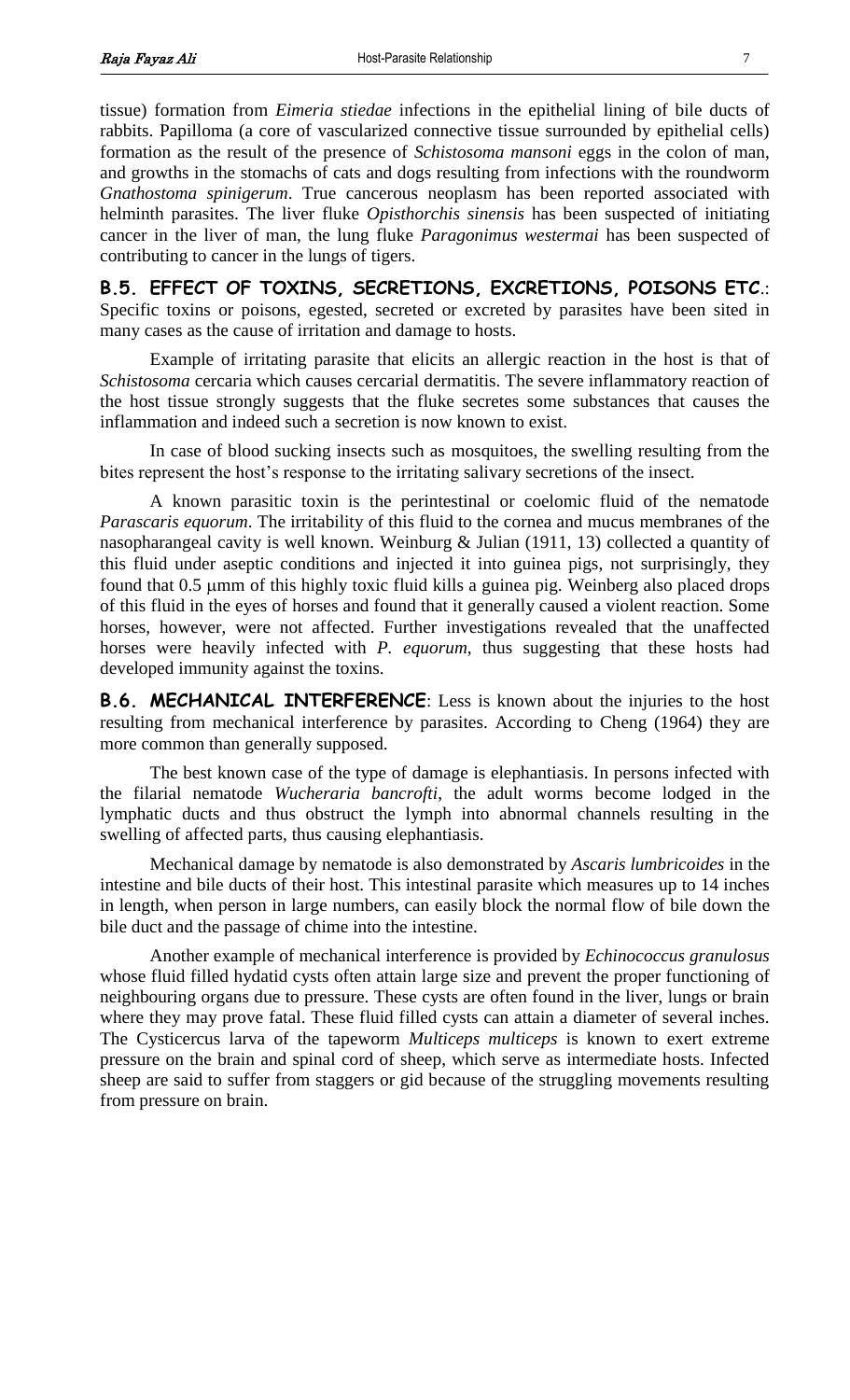It is known that erythrocytes of chickens infected with the avian malaria organism *Plasmodium gallineraium* have a tendency to stick together, thus clogging the fine capillaries. Blood vessels damaged up by the infected blood cells often rupture. Those rupturing in the area of the brain permit blood to take into the brain tissue, thus often causing the death of the host. Similar instances have been reported among human victims of malaria.

Strangulation of fishes whose gills are paralyzed by monogenetic Trematodes is another good example of mechanical damage to hosts.

**B.7. BIOLOGICAL EFFECTS IN THE HOST (Sex reversal)**: Other interesting and challenging aspect of host parasite relationship are the biological effects on the host. Among the most important and interesting of these are the secondary manifestations resulting from damage to the specific organs. Giard (1911, 13) and Smith (1910, 11) have shown that in crabs parasitized by *Sacculina*, the host's genital tissue is invaded by this crustacean causing drastic changes in males, but not in females. 70% of the parasitized male crabs undergo degeneration of testes and acquire secondary female characteristics. This was found to be true also of ovarian tissue in parasitized females, thus an infected female crab acquires male characteristics. Hence there is a complete loss of sexual dimorphism. However, if the parasites are removed, female acquires normal ovaries but the males' originally atrophied testis develop into ovotestes capable of producing both the eggs and the sperms. Such an effect on the host due to the parasite is termed as **parasitic castration**. There have been many studies of *Sacculina* because this unique crustacean parasite is known to effect the metabolism and sex-life of its host.

The parasitic isopod *Entoniscus* begins as an ectoparasite, but it soon enters the body cavity of the host and eventually causes castration without ever touching the hosts' gonads.

Another interesting parasitic caused biological change has to do with metabolic alterations in the host. Wheeler (1910) pointed out that workers of the ant *Pheidole commulata*, when parasitized by the found worm *Mermis*, becomes hypertrophied & the entire body becomes much larger than that of normal ant.

**B.8. HOST TISSUE REACTION**: In instances of host tissue reaction, certain host cells and cell products aggregate around the invading parasite forming what is commonly known as host cyst, although cysts are not always of host origin *e.g*., when the metacercaria of the yellow grubs, *Clinostomum marginatum* encysts in the skin of fish, two cyst walls are formed around the parasite. The inner one is secreted by the parasite, the outer one is laid down by the host in response to the parasitic invasion. Although the double wall of Trematode metacercarial cysts is a common occurrence, single walled cysts also occur.

Another example of host-tissue reaction is demonstrated by *Trichinella spiralis* encystment in mammalian muscles. Once the nematode larvae reach the musculature, it is surrounded by connective tissue cells and eosinophils. These host cells soon form a capsule around the coiled worm (larvae) hence the cyst is completely of host origin. At times, the capsule becomes calcified, with calcium, coming primarily from the host, although there is some evidence that the parasite also contributes some calcium.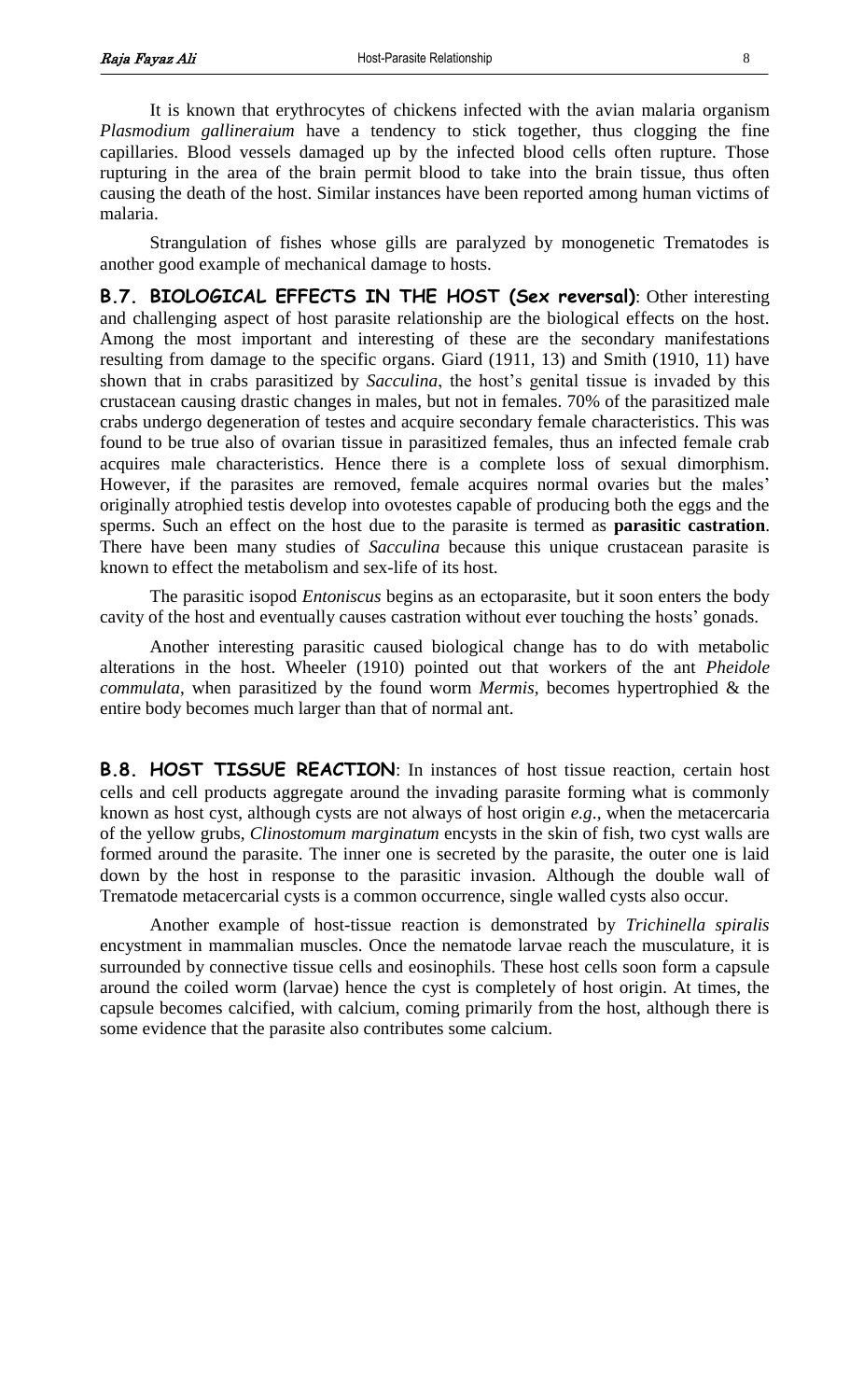**B.9. IMMUNITY TO THE PARASITE**: Majority of the hosts build resistance or immunity against the parasite and they show no visible effects. Immunity may be natural or acquired by previous infections.

Parasitism often becomes an elaborate compromise between the parasite and the host. The parasite harmonizes itself to the habitat and the host protects itself by formation of antibodies and by increasing its efficiency for repair of tissues. This delicate adjustment between the host and the parasite is very common but if it is lacking; then either the parasite fails to survive or the host injured and destroyed.

**B.10.WEIGHT AND SIZE GAIN**: Some authors believe that due to presence of parasite the hosts gain weight and size. Muller (1972) found that male rats gained weight when they ingested scolices of *Sporgana* of *Spirometra mansonoides*. Some species of carpenter ants infected with metacercariae of *Brachyleistrium mosquensis* are more obscure than the uninfected ones.

# **C.1. HOST – PARASITE SPECIFICITY**

This term indicates the relation between hosts and parasites regarding the degree of susceptibility of the host and degree of infectivity or powers of infestation of parasite e.g., man is susceptible to infections or infestations with certain species of Protozoa, worms and arthropods and this degree of susceptibility differs more or less for each species; rats are susceptible to certain of the same species and to different species as well. This is hostparasite specificity viewed from the stand point of the host.

On the other hand host-parasite specificity when applied to the parasite refers to their degree of infectivity or powers of infestations *e.g*., *Entamoeba histolytica* is known to be able to live in man, monkeys, dogs, rats & cats, but infects certain species of hosts more readily than others and varies with respect to its pathogenicity in different hosts.

### **C.2. HOST SUSCEPTIBILITY**

Parasitologists have long recognized different types of hosts with respect to their susceptibility to various parasites. Thus if a host is easily parasitized by a certain species, it is said to be tolerant, whereas if it is difficult to parasitize, it is called as refractory. A host that is frequently found parasitized by a certain species in nature – Natural host, whereas one that does not become so parasitized is called foreign host.

If a species of parasite that habitually lives in or on a host that is very seldom infected that is spoken as an accidental or casual host. A host may become infected but throw off the infection after a short time is known as provisional transitory host; or it may serve as a host for short stage in life cycle of a parasite – temporary host.

Whether or not a susceptible species of animal becomes infected with a particular species of parasite in nature depends primarily on 3 factors:

- (i) Animal and parasite must live in the same geographical region;
- (ii) The habits of the animal must be such as to bring it into proper relation with the infective stages of the parasite;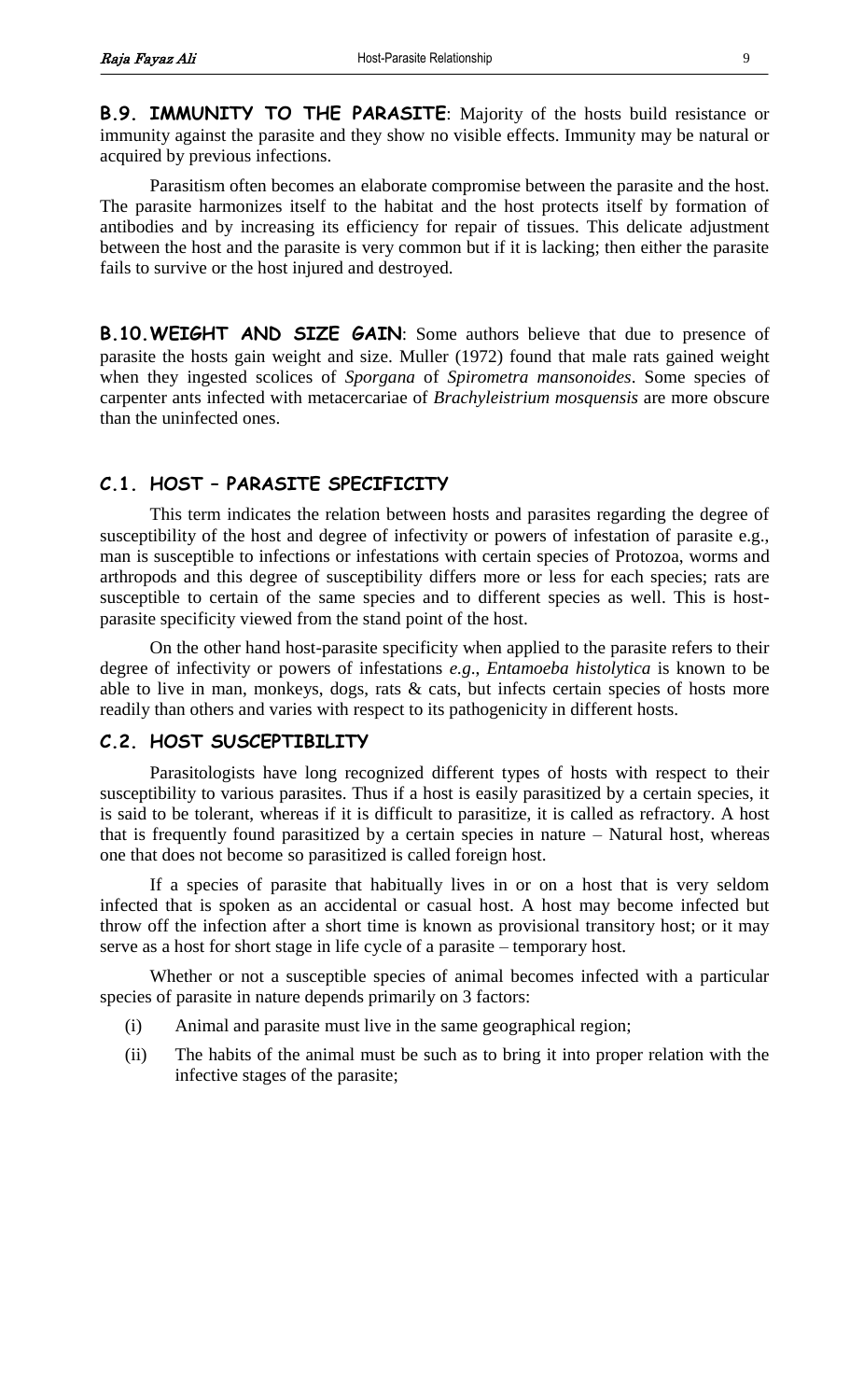(iii) The life cycle of the parasite must be such that their infective stage is reached when & where the host is available to be parasitized.

# **C.3. IMMUNOLOGICAL INTERACTION BETWEEN HOST AND PARASITE**

As the host has immune system which has efficiency to destruct the parasites by producing antibodies (IgG, IgE, etc.) against the specific parasites or their products. Host's Immune system usually performs Antigen-Antibody reactions, such as toxin neutralization, Agglutination, Precipitation, Lyses, Compliment fixation, Increased Phagocytosis (Opsonification) & allergic sensitization. With the help of these host can resist against the parasite or can destroy it.

Parasites also have evolved mechanisms to evade their host's immune systems. Usually the mechanisms used by parasites for defending them against the host response are: Induce Immunosuppressions, Becoming hypoantigenic, Change their surface antigens rapidly & repeatedly (*e.g*., *Trypanosoms rhodiense, T. gambiense*), Becoming functionally non-antigenic (*T. theileri, T. lewis*), Mimicry of host antigens, Adsorption of host antigens (*Schistosoma mansoni*), Antigenic variation and blocking antibodies.

### **C. CONCLUSION**

Host-Parasite relationship is the extreme case of animal association, in which both partners influence each others life by affecting each others metabolism and behaviour using different adaptive mechanisms in order to ensure their survival.

Although the parasite leaves no stone unturned to establish itself fully in its host by utilizing its food, destroying its tissues, secreting poisons and by deceiving host's immune system by molecular mimicry. On the other hand the host tries its best to destroy the parasite by activating its immune system. Yet neither the host nor parasite succeeds to destroy each other completely.

Host tries to avoid unwanted pathogenic, potent, prolific, parasitic guest and parasite tries to have an intimate relationship with its host so that it becomes a permanent guest, however at some point of relationship, one partner or both partners manage to remain independent, resulting in death of either host or parasite mostly of parasite.

So it seems that the relation between host and parasite is eternal and are made for each other.

#### **D. BIBLIOGRAPHY**

- 1. *Physiology of Parasites* by L. H. Chappell
- 2. *Biochemical Adaptation in Parasites* by Chapman & Hall
- 3. *Animal Parasitology* by J. D. Smyth
- 4. *A Text Book of Parasitology* by P. R. Yadav
- 5. *Immunology* by Tizard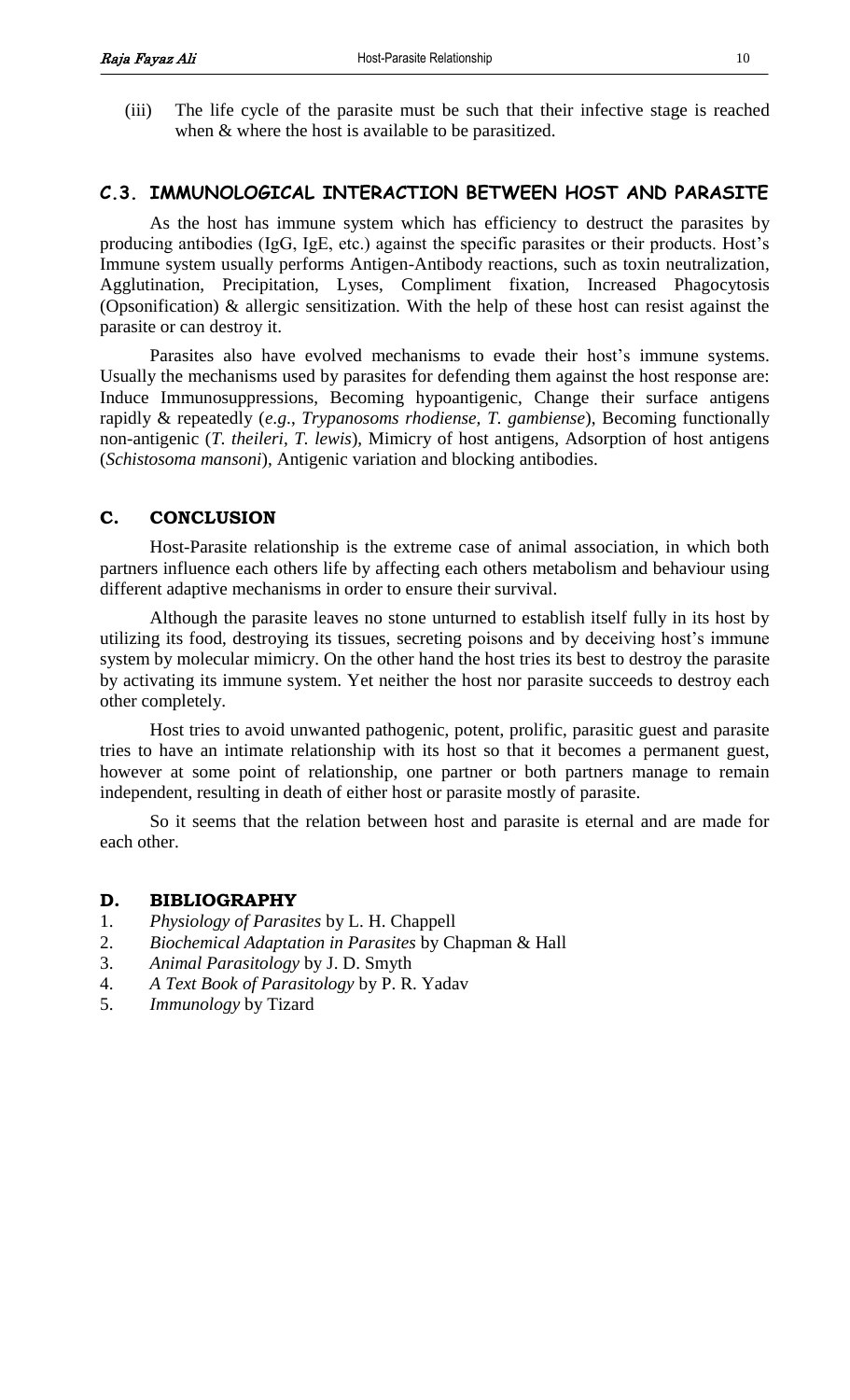# IMMUNITY

| a. natural<br>Immunity | b. Acquired<br>Immunity | c. Active<br>Immunity     | d. Tolerant<br>Immunity | e. Passive<br>Immunity | f.<br>Premunition |
|------------------------|-------------------------|---------------------------|-------------------------|------------------------|-------------------|
| Most of the            | Antigenic               | The host                  | This immunity           | The transfer of        | This is an        |
| parasites can          | stimulation by          | acquires it               | decreases the           | antibodies             | incomplete        |
| have a specific        | the parasite            | after acquiring           | effect of               | from the               | immunity as it    |
| host only, $e.g.,$     | results in              | a disease. It             | disease on the          | mother to the          | exists as long    |
| human beings           | acquired                | may be                    | host for a              | child through          | as the host       |
| are immune to          | immunity                | concomitant.              | particular              | the placenta in        | harbours the      |
| infection by           | against them.           | It means that             | number of               | the first milk         | parasite. It      |
| avian and most         |                         | immunity is               | parasites. It is        | causes                 | tends to          |
| of the Simian          |                         | present when              | because of this         | immunity in            | disappear right   |
| Plasmodia.             |                         | there is                  | that a larger           | infants.               | after the host    |
| This is because        |                         | parasitemia.              | number of               | Passive                | is cured of the   |
| of Natural             |                         | It may be                 | parasites are           | immunity can           | parasite.         |
| Immunity.              |                         | residual <i>i.e.</i> , it | needed to               | also be                |                   |
|                        |                         | persists after            | produce                 | conferred by           |                   |
|                        |                         | eradication of            | infection.              | the                    |                   |
|                        |                         | the parasite.             |                         | administration         |                   |
|                        |                         |                           |                         | of antisera or         |                   |
|                        |                         |                           |                         | gamma                  |                   |
|                        |                         |                           |                         | globulins              |                   |
|                        |                         |                           |                         | isolated from          |                   |
|                        |                         |                           |                         | man.                   |                   |